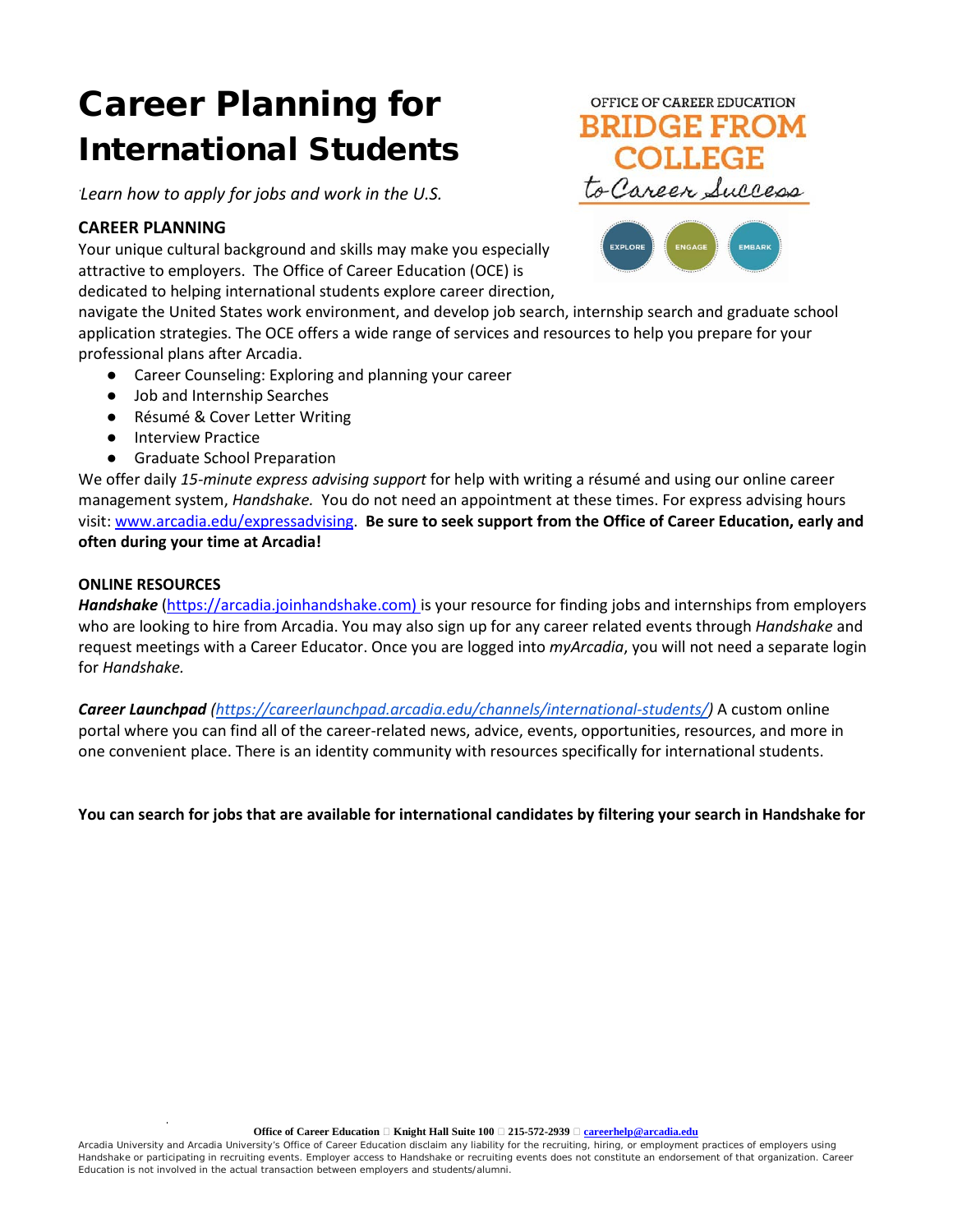# **jobs with "US Authorization Optional" in the Advanced Search.**

[OCE's website](https://careerlaunchpad.arcadia.edu/) offers helpful information on topics including writing résumés, cover letters, preparing for interviews, conducting a job search, finding an internship and more.

| <b>Employment Type</b>     | ́                   | <b>Q Not Relevant</b><br><b>View Details</b><br>☆ Favorite                                                                                                                                                                                                                                                              |                                                                                           |                                                 |                                   |      |
|----------------------------|---------------------|-------------------------------------------------------------------------------------------------------------------------------------------------------------------------------------------------------------------------------------------------------------------------------------------------------------------------|-------------------------------------------------------------------------------------------|-------------------------------------------------|-----------------------------------|------|
| Full-time (397)            |                     |                                                                                                                                                                                                                                                                                                                         |                                                                                           |                                                 |                                   |      |
| Part-time (34)<br>View all |                     |                                                                                                                                                                                                                                                                                                                         | Elementary Instructional Dean (3rd-5th Grade) 2017-18<br><b>Foundation Academies</b>      |                                                 |                                   | 213d |
| <b>Salary Type</b>         | $\checkmark$        |                                                                                                                                                                                                                                                                                                                         | <b>击 Full-Time Job</b>                                                                    |                                                 | Applications close Saturday, 9/30 |      |
|                            |                     |                                                                                                                                                                                                                                                                                                                         | <b>9</b> Trenton, New Jersey                                                              |                                                 | All Employer Preferences Match    |      |
| <b>Employer Industry</b>   | $\checkmark$        | About Us:Foundation Academies is seeking a highly committed and talented 3rd-5th Grade Instructional<br>Dean to join our Foundation Academy Intermediate School family in Trenton, NJ. As a team of like-minded<br>professionals who believe the achievement gap is an injustice, we work relentlessly to fundamentally |                                                                                           |                                                 |                                   |      |
| <b>Job Function</b>        | $\checkmark$        |                                                                                                                                                                                                                                                                                                                         |                                                                                           |                                                 |                                   |      |
| Major                      | $\checkmark$        |                                                                                                                                                                                                                                                                                                                         | <b>☆ Favorite</b><br><b>View Details</b>                                                  | <b>Q Not Relevant</b>                           |                                   |      |
| <b>School Year</b>         | $\checkmark$        |                                                                                                                                                                                                                                                                                                                         |                                                                                           |                                                 |                                   |      |
|                            |                     |                                                                                                                                                                                                                                                                                                                         |                                                                                           | Marissa – help employers find you               |                                   |      |
|                            |                     |                                                                                                                                                                                                                                                                                                                         |                                                                                           | Let's update your profile to get you discovered |                                   |      |
| <b>Graduation Date</b>     |                     |                                                                                                                                                                                                                                                                                                                         |                                                                                           | <b>Profile Strength</b>                         |                                   |      |
| Select date                |                     |                                                                                                                                                                                                                                                                                                                         |                                                                                           |                                                 |                                   |      |
|                            |                     |                                                                                                                                                                                                                                                                                                                         |                                                                                           |                                                 |                                   |      |
| <b>Categories</b>          | $\overline{\wedge}$ |                                                                                                                                                                                                                                                                                                                         |                                                                                           | <b>Update Profile</b>                           |                                   |      |
| Remote Workers Allowed     |                     |                                                                                                                                                                                                                                                                                                                         |                                                                                           |                                                 |                                   |      |
| Work Study                 |                     |                                                                                                                                                                                                                                                                                                                         | Middle School Math Teacher (6th-8th Grade) 2017-18<br>213d<br><b>Foundation Academies</b> |                                                 |                                   |      |
| US Authorization Optional  |                     |                                                                                                                                                                                                                                                                                                                         |                                                                                           |                                                 |                                   |      |
|                            |                     |                                                                                                                                                                                                                                                                                                                         |                                                                                           |                                                 |                                   |      |

#### **DISCUSSING YOUR IMMIGRATION STATUS**

Although it is illegal for a potential employer to ask you your race, nationality, or immigration status, they can however, ask you if you are authorized to work in the U.S. You are not required to offer the information if not asked about your employment eligibility, but it is very important that you are able to explain it if necessary. Not all employers are familiar with the work authorization associated with various immigration categories, so the more knowledgeable you are about the employment options available to you; the more confident you will feel about the discussion. **Discuss your work eligibility with Arcadia's International Student Advisor.**

# **RÉSUMÉS**

A résumé for a U.S. employer is a concise, attractive marketing tool that summarizes job skills, accomplishments, and academic background relevant to your employment objective. It is NOT a detailed chronological list of academic and formal work experience.

| <b>Immigration Status</b>     |
|-------------------------------|
|                               |
| Hometown/Home Country         |
|                               |
|                               |
|                               |
| Dorsonal Interacts or Hobbies |
|                               |

# **INTERVIEWING**

The most difficult thing for many international students during the interview process is discussing their qualifications. The U.S. is a highly individualistic, direct culture where employers expect you to show confidence in yourself and enthusiasm for the job. To do this, you must openly discuss your goals and accomplishments in order to convince them you are the best candidate for the job. Many international students feel boastful and disrespectful when trying to discuss their qualifications in such an individualistic manner. This is one of those situations where it is important that you practice expressing yourself confidently without sounding arrogant.

It is particularly important for international students to practice and get feedback before interviewing with organizations and graduate schools. The purpose of an interview is to demonstrate your skills and expertise related to the available position. Employers are interested in hearing about specific accomplishments and career goals. Elaborate on your achievements and emphasize your attributes using examples from your past

#### **Office of Career Education**   $\Box$  **Knight Hall Suite 100**  $\Box$  215-572-2939  $\Box$  **[careerhelp@arcadia.edu](mailto:careerhelp@arcadia.edu)**

Arcadia University and Arcadia University's Office of Career Education disclaim any liability for the recruiting, hiring, or employment practices of employers using Handshake or participating in recruiting events. Employer access to Handshake or recruiting events does not constitute an endorsement of that organization. Career Education is not involved in the actual transaction between employers and students/alumni.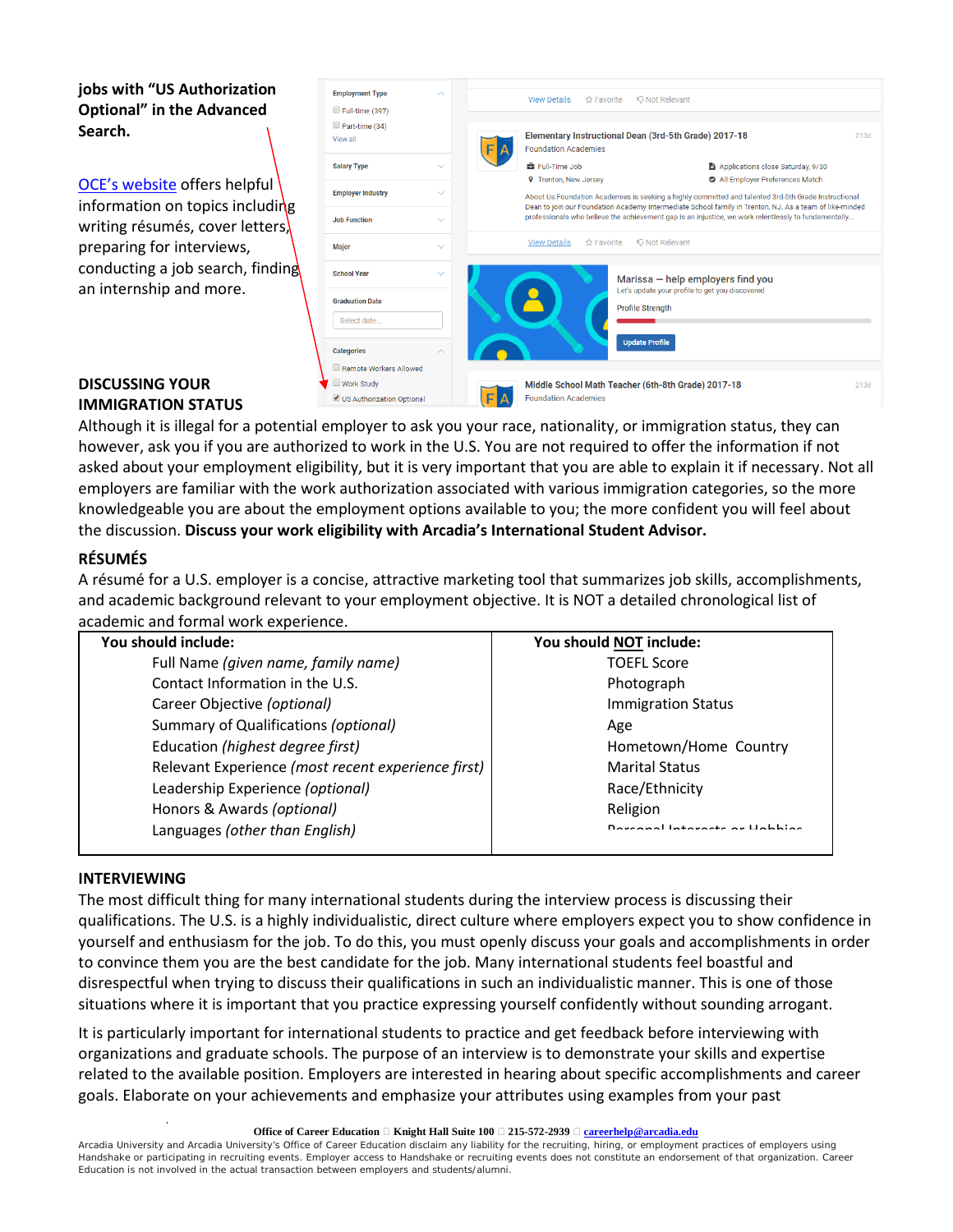performance. American employers favor candidates who can demonstrate thorough knowledge of their professional skills and connect their qualifications to the needs of the organization. Learning to find the appropriate language is often difficult, so it is important that you take advantage of practice interviews with Career Education.

The quality of the interview for an international student can also be affected by cultural variables, such as language proficiency, nonverbal communication style, body language, and overall appearance. Interviewees are expected to be well groomed, to be able to communicate self-confidence, goal-direction, flexibility, and independence. Speak directly and clearly. In addition, communicate your self-confidence with a firm handshake in the greeting and closing. Also, maintain eye contact during the interview.

Especially as more companies are going global, it is an advantage to many employers to have a bilingual employee and/or an employee familiar with work abroad. The fact that international students have lived and studied in another country shows determination and resourcefulness. Convey to the interviewer challenges that you've faced and overcame in this process. Be prepared to explain to your potential employer how hiring you offers more advantages than disadvantages.

#### **JOB AND INTERNSHIP SEARCH TIPS**

**Clarify your career goals**. American employers seek candidates who are goal-directed and focused. As you begin your search, know what you want to do and be able to discuss your goals with employers. Apply only for positions open to individuals with foreign status. There are particular American companies, organizations, and government agencies that hire only United States citizens. Avoid pursuing positions with these organizations.

**Develop a well-written résumé and cover letter.** Your résumé and cover letter can determine how successful you are in attracting potential employers. Therefore, focus on your strengths and achievements. Highlight your multicultural background including language skills, work history, and educational experience. Information regarding your visa status need not be included in your cover letter or résumé (you will have to decide what is best for your situation). Be sure to have your documents edited by the Office of Career Education prior to applying!

**Network to meet contacts working within your field.** Networking is a process through which we develop and maintain relationships with professionals in order to solicit information, advice and referrals, which can facilitate the job or internship search. It will be one of your most valuable job and internship search tools. Maintain a list of people with whom you are in contact, including peers, relatives, professors, and past employers. This may open up many avenues for information that can lead to job or internship openings. The Office of Career Education offers on-campus networking opportunities including our *Knights Networking Nights* and annual *Internship and Career Fair*. Dates and details for these events can be found in *Handshake*. Additionally, LinkedIn, [www.linkedin.com](http://www.linkedin.com/) is a valuable tool for networking. Career Educators can work with you to help you build your LinkedIn profile and make connections with Arcadia alumni. You can even find alumni who were once international students and connect with them directly for their professional advice.

**Target employers who have sponsored international candidates in the past.** Searching for employers who have sponsored employees for work visas in the past is a great strategy. Once you find these employers, visit their career websites and network with current employees to apply for positions. MyVisaJobs is a great site to search for employers who sponsor by city and job category.<http://www.myvisajobs.com/H1B-Visa/Search.aspx>

**Educate employers about the sponsorship process.** Many employers may not be aware of how to sponsor an international candidate for a work visa and may be surprised at just how easy this is to do. Read this guide to learn more [http://www.webster.edu/documents/financialaid/student-employment/quick-guide-hiring](http://www.webster.edu/documents/financialaid/student-employment/quick-guide-hiring-international-students.pdf)[international-students.pdf](http://www.webster.edu/documents/financialaid/student-employment/quick-guide-hiring-international-students.pdf)

# **ADDITIONAL RESOURCES**

● **The US Citizenship and Immigration Services – The H1B Program:** [https://www.uscis.gov/working-](https://www.uscis.gov/working-united-states/temporary-workers/h-1b-specialty-occupations-and-fashion-models/h-1b-fiscal-year-fy-2018-cap-season)

#### **Office of Career Education**   $\Box$  **Knight Hall Suite 100**  $\Box$  215-572-2939  $\Box$  **[careerhelp@arcadia.edu](mailto:careerhelp@arcadia.edu)**

Arcadia University and Arcadia University's Office of Career Education disclaim any liability for the recruiting, hiring, or employment practices of employers using Handshake or participating in recruiting events. Employer access to Handshake or recruiting events does not constitute an endorsement of that organization. Career Education is not involved in the actual transaction between employers and students/alumni.